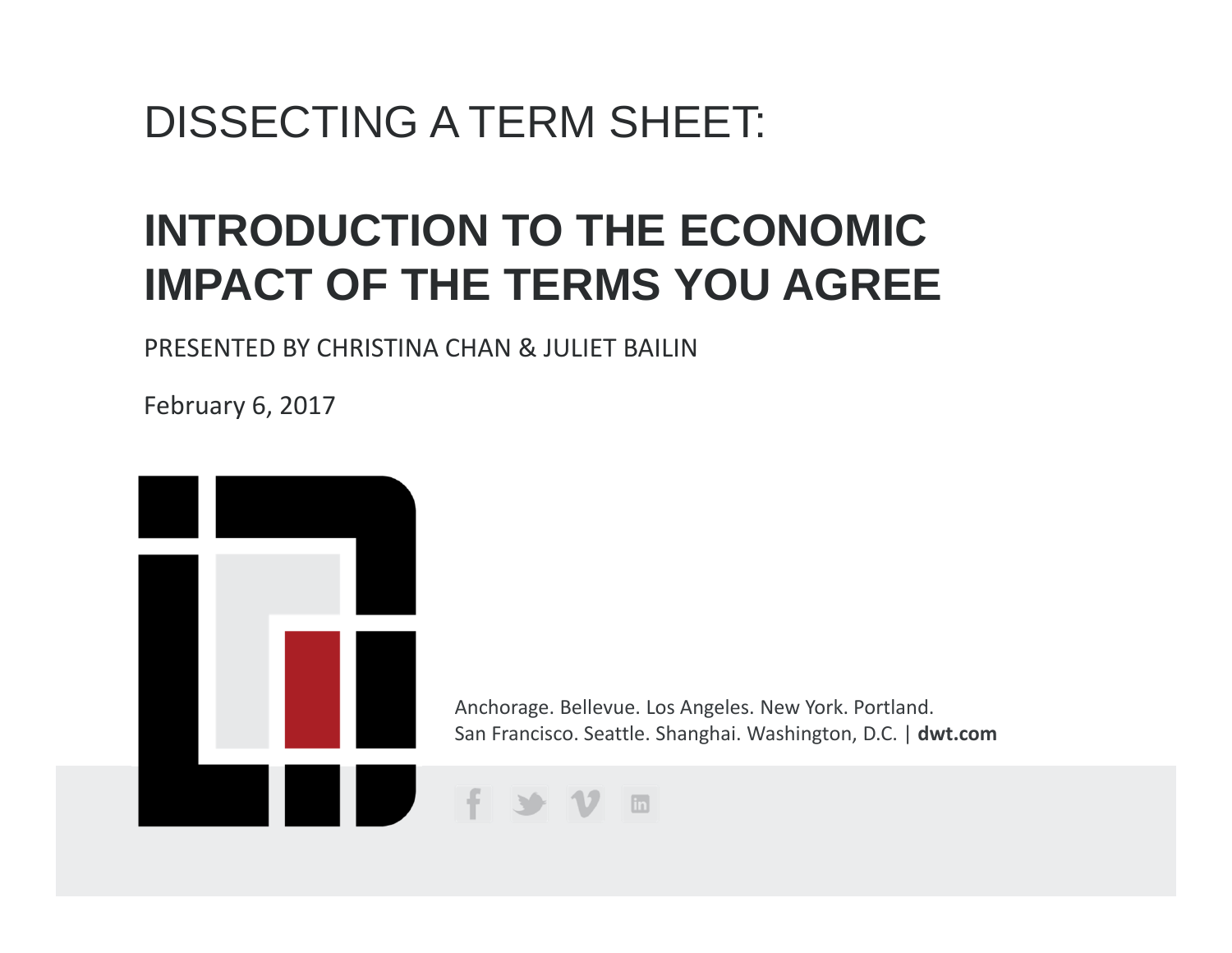# What does it mean to "Raise Money"?

- $\blacksquare$  Different funding sources and expectations
	- Traditional lenders
	- Family and friends
	- Angels
	- VCs
- п **Equity Financing**: Raising capital by selling an ownership interest in the company.
	- What is the form of ownership interest?
		- $\bullet$ ● Stock - Common Stock vs. Preferred Stock
		- •• Convertible instruments
	- What rights are associated with that ownership interest?
- $\blacksquare$ **Term sheets** 
	- Ensures there is a meeting of the minds on business terms
	- Saves on legal costs
	- Non‐binding for most provisions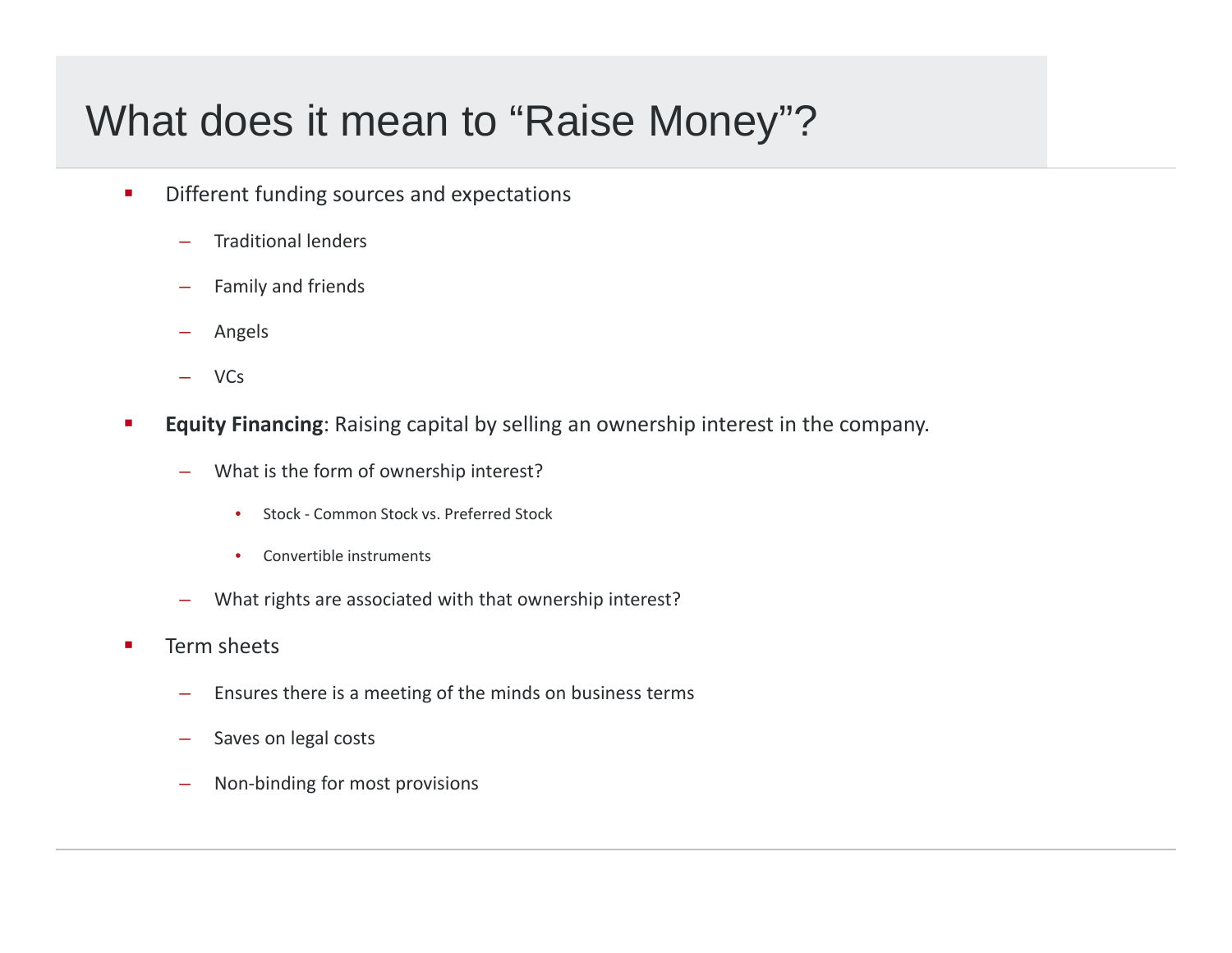## Possible Types of Early Stage Financings

### Types

- Convertible Debt (Notes)
- Convertible Equity (SAFEs)
- Series Seed, Series AA
- Series A
- Series B and later rounds

Naming conventions are fluid, but does send a signal to the market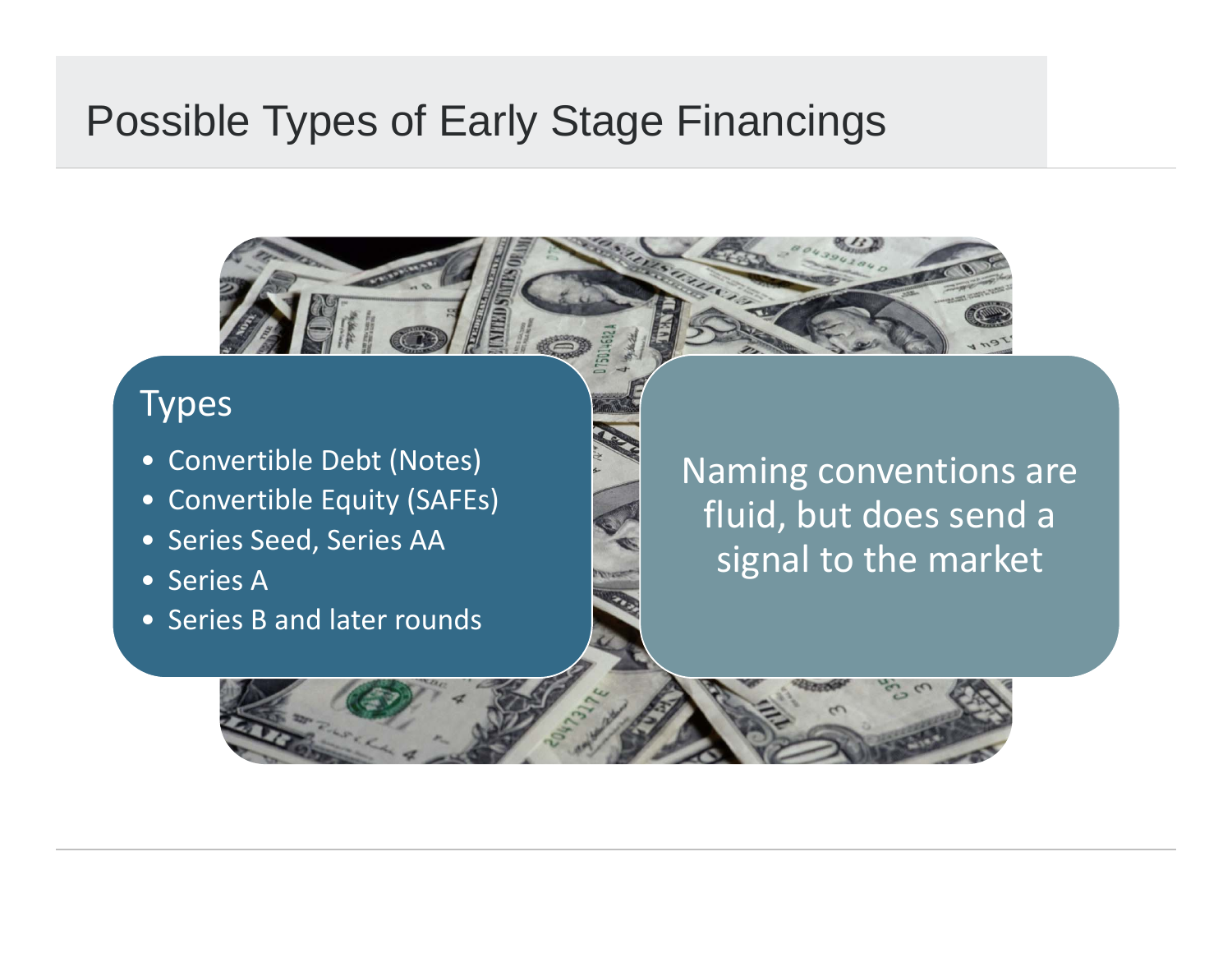## Convertible Notes

Why use?

- **Expediency**
- $\mathcal{L}_{\mathcal{A}}$ **•** Debt sits above equity
- $\mathcal{L}^{\text{max}}_{\text{max}}$ **Allows investors to convert into their investment into equity** with certain triggers
- **Defers valuation discussion sort of.**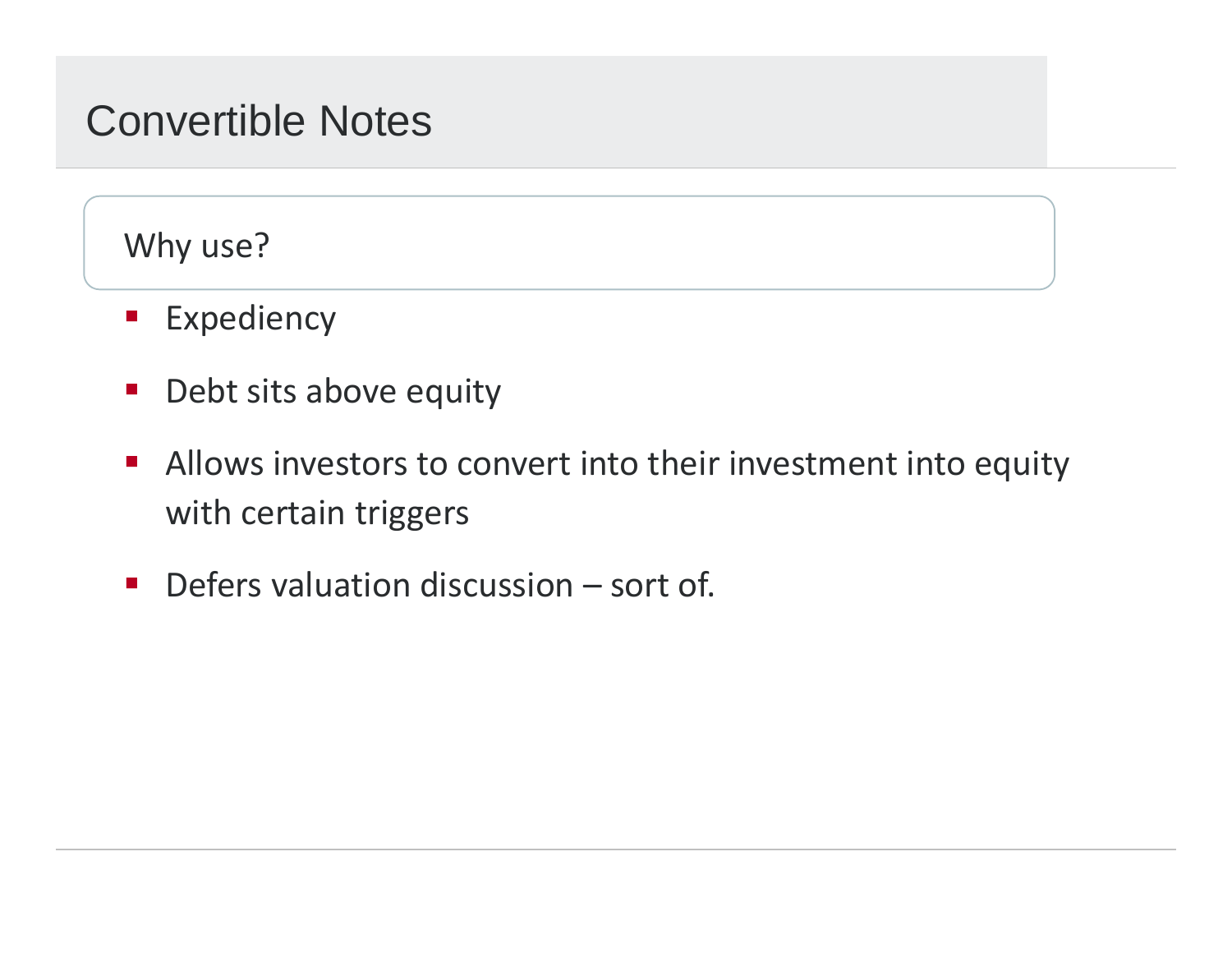## Convertible Notes (continued)

What are investors looking for?

### Key terms

- $\mathcal{L}_{\mathcal{A}}$ Principal amount due at <sup>a</sup> maturity date
- $\mathcal{L}_{\mathcal{A}}$ Interest
- $\mathcal{L}_{\mathcal{A}}$ **EX Conversion into preferred stock** 
	- "Qualified Financing" or "Next Equity Financing"
	- Discount
	- Cap
	- Cap and Discount investor typically gets the lesser of the price per share calculated with the discount and the cap.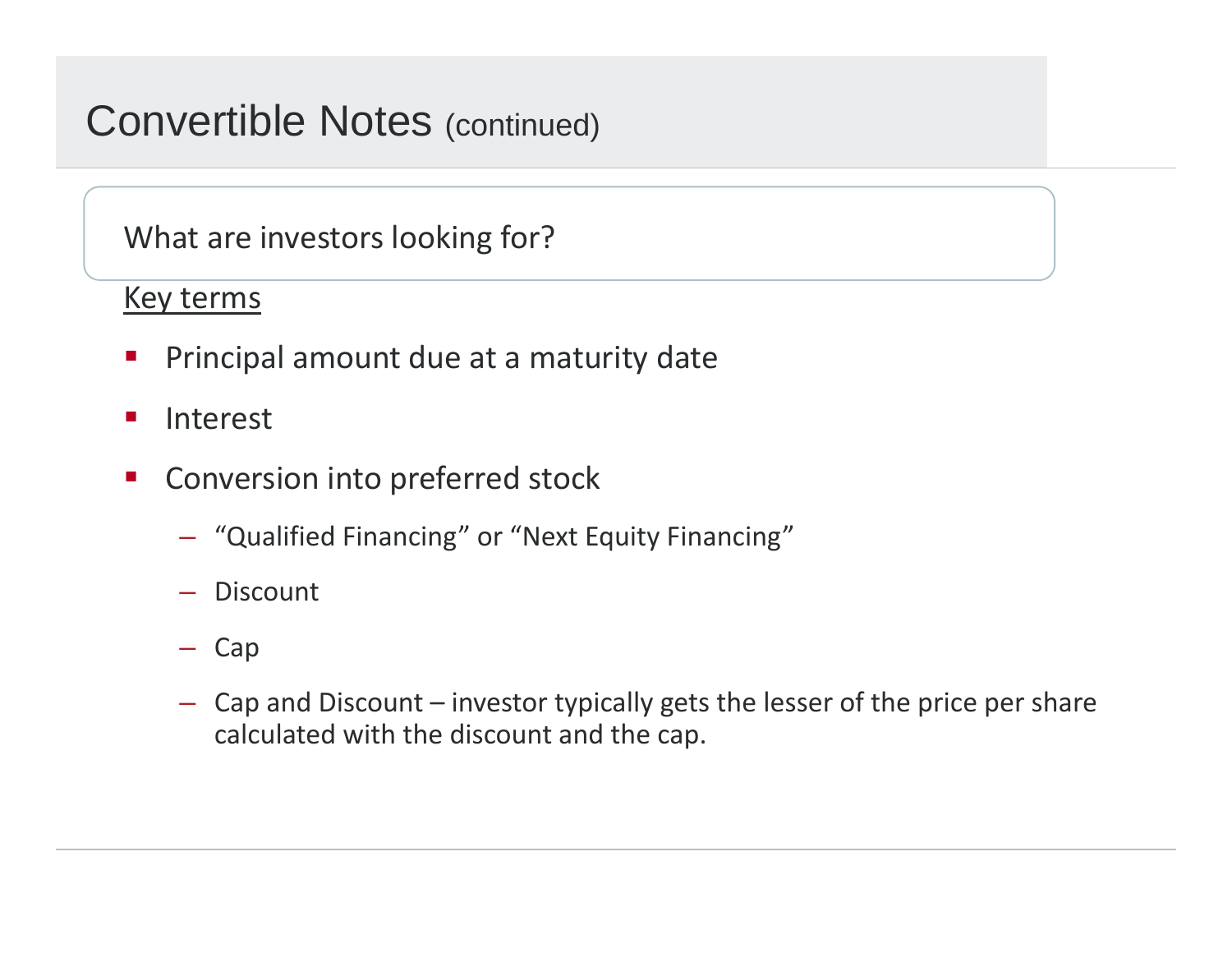### Convertible Notes (continued)

### Examples

- $\blacksquare$  \$5M Cap
	- Investor invests \$25K using convertible note with <sup>a</sup> \$5M cap.
	- Series A round has \$10MM valuation. 2MM shares of common stock outstanding immediately prior to Series A. Series A Per Share price of \$5.00.
	- \$25K loan converts into Series <sup>A</sup> at <sup>a</sup> price of \$2.50 per share (\$5MM/2MM shares). Investor gets 10,000 shares which is worth \$50K. <sup>A</sup> new series <sup>A</sup> investor would only get 5000 shares.
- **20% Discount** 
	- Investor invests \$25K using convertible note with <sup>a</sup> \$5M cap
	- Series A round has \$10MM valuation. 2MM shares of common stock outstanding immediately prior to Series A. Per Share price of \$5.00.
	- \$25K loan converts into Series <sup>A</sup> at <sup>a</sup> price of \$4.00 per share (80% of \$5.00). Investor gets 6250 shares of Series A worth \$31,250. <sup>A</sup> new Series <sup>A</sup> investor gets only 5000 shares.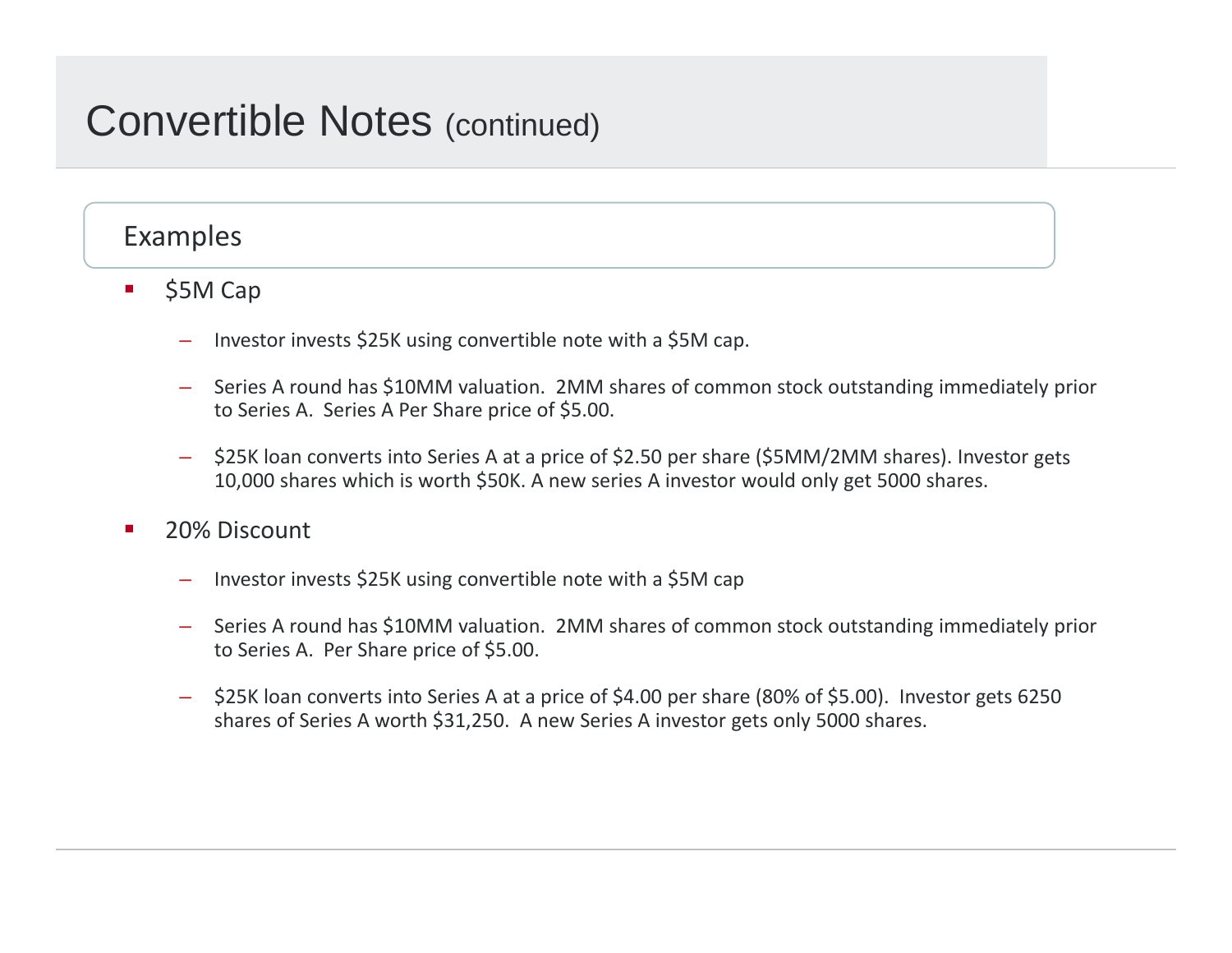# Convertible Notes (continued)

SAFEs vs. Convertible Notes

- $\mathcal{L}^{\text{max}}$  SAFEs not a debt instrument
	- Maturity date
	- –Interest
- **Additional streamlining for closing**
- Do investors have a preference?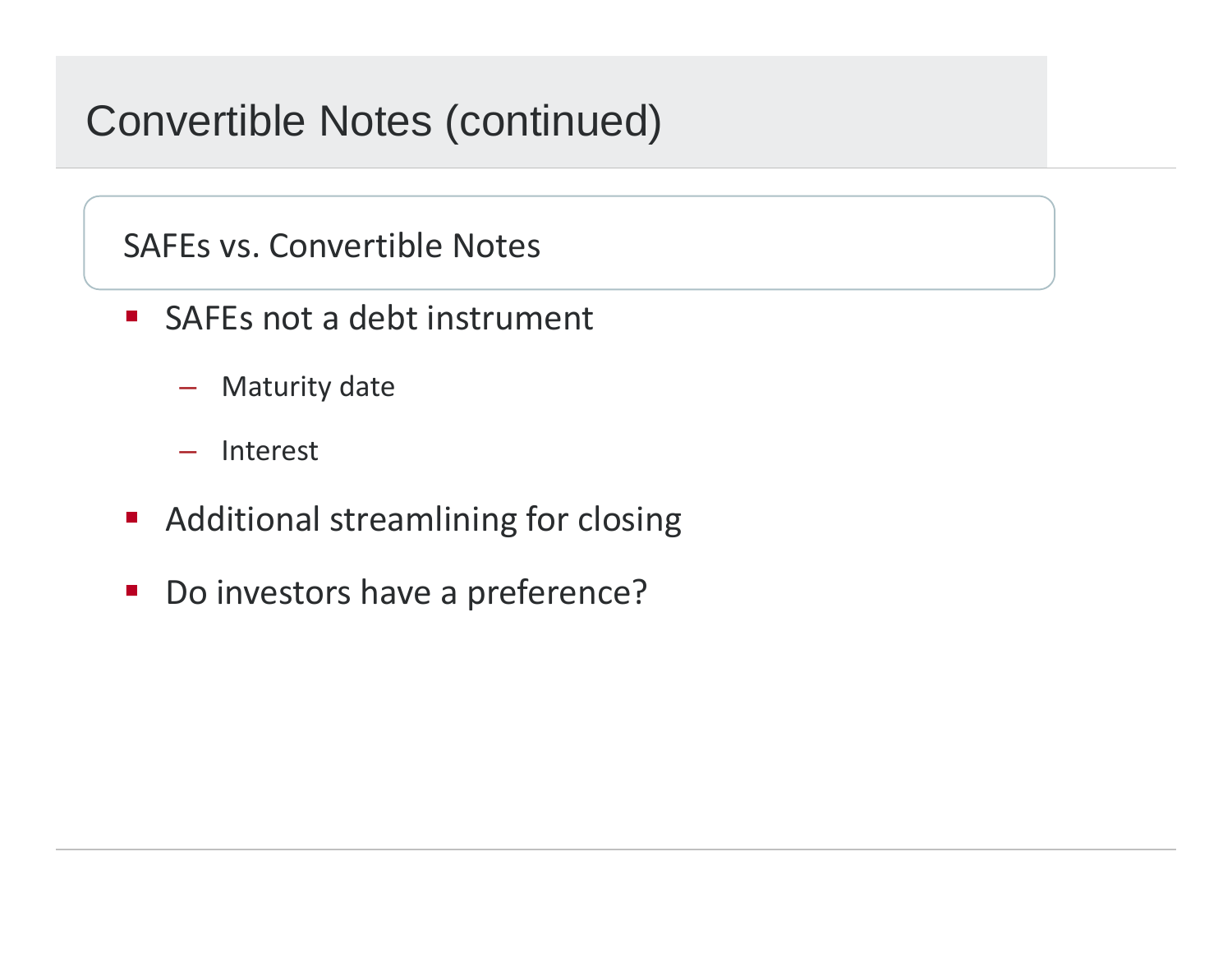# Series A Terms



Convertible preferred stock

– Preference over common stock on dividends, distributions, liquidation and redemption

 Control provisions also typically negotiated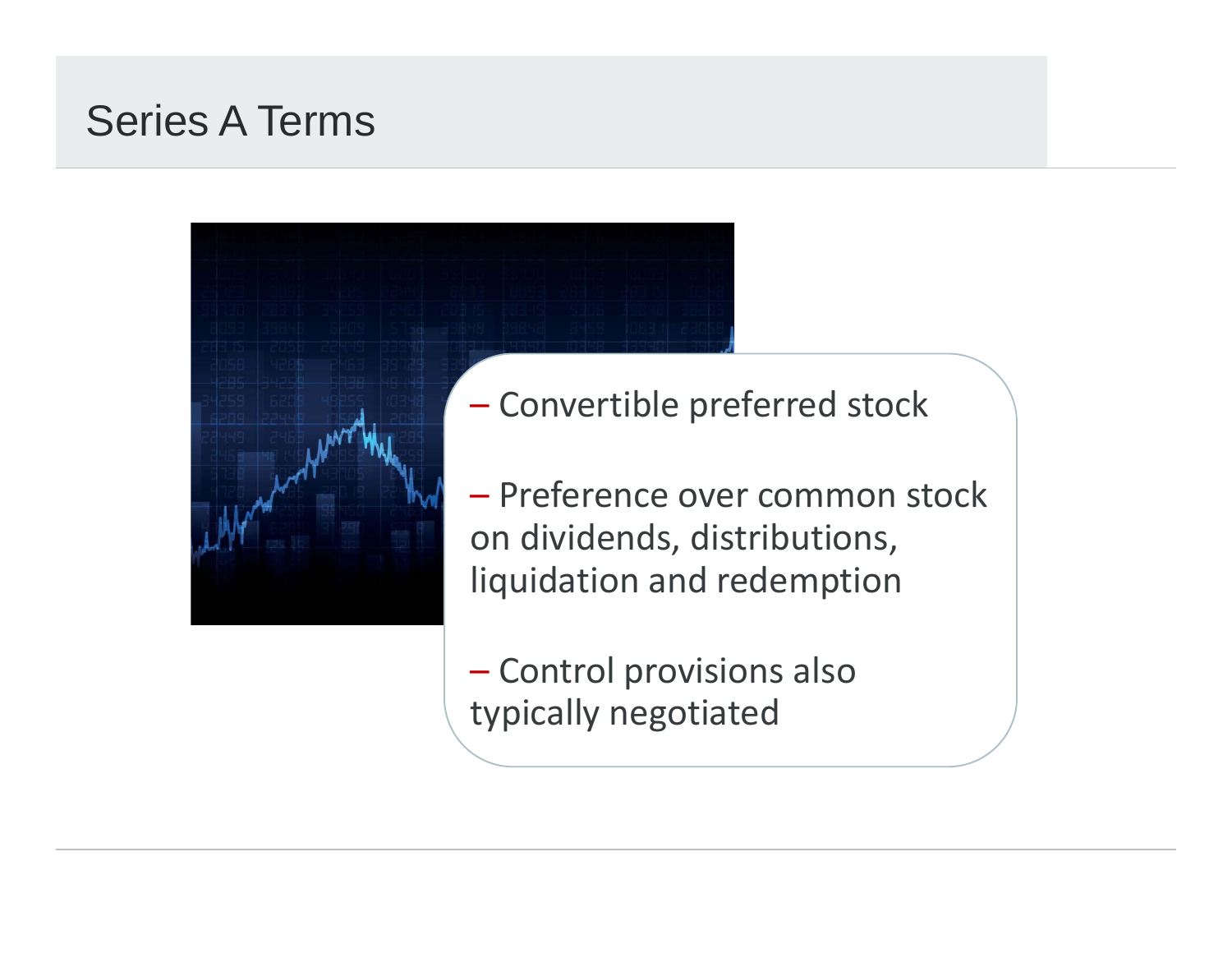# Price/Valuation

- $\mathcal{L}_{\mathcal{A}}$ **How much of the company is the investor going to own and at** what price?
	- **Pre‐Money Valuation**: Value of the company before investment
	- **Post‐Money Valuation**: Pre‐Money Valuation <sup>+</sup> Investment Amount
	- **Price Per Share** <sup>=</sup> Pre‐money Valuation/Pre‐Money Capitalization
	- Fully diluted basis
	- New Shares Issued/Post‐money shares outstanding <sup>=</sup> Investment Amount/ Post‐Money Valuation

Make sure discussions are clear – "*I'll invest \$5 million at <sup>a</sup> valuation of \$20 million.*" Pre‐money or post‐money?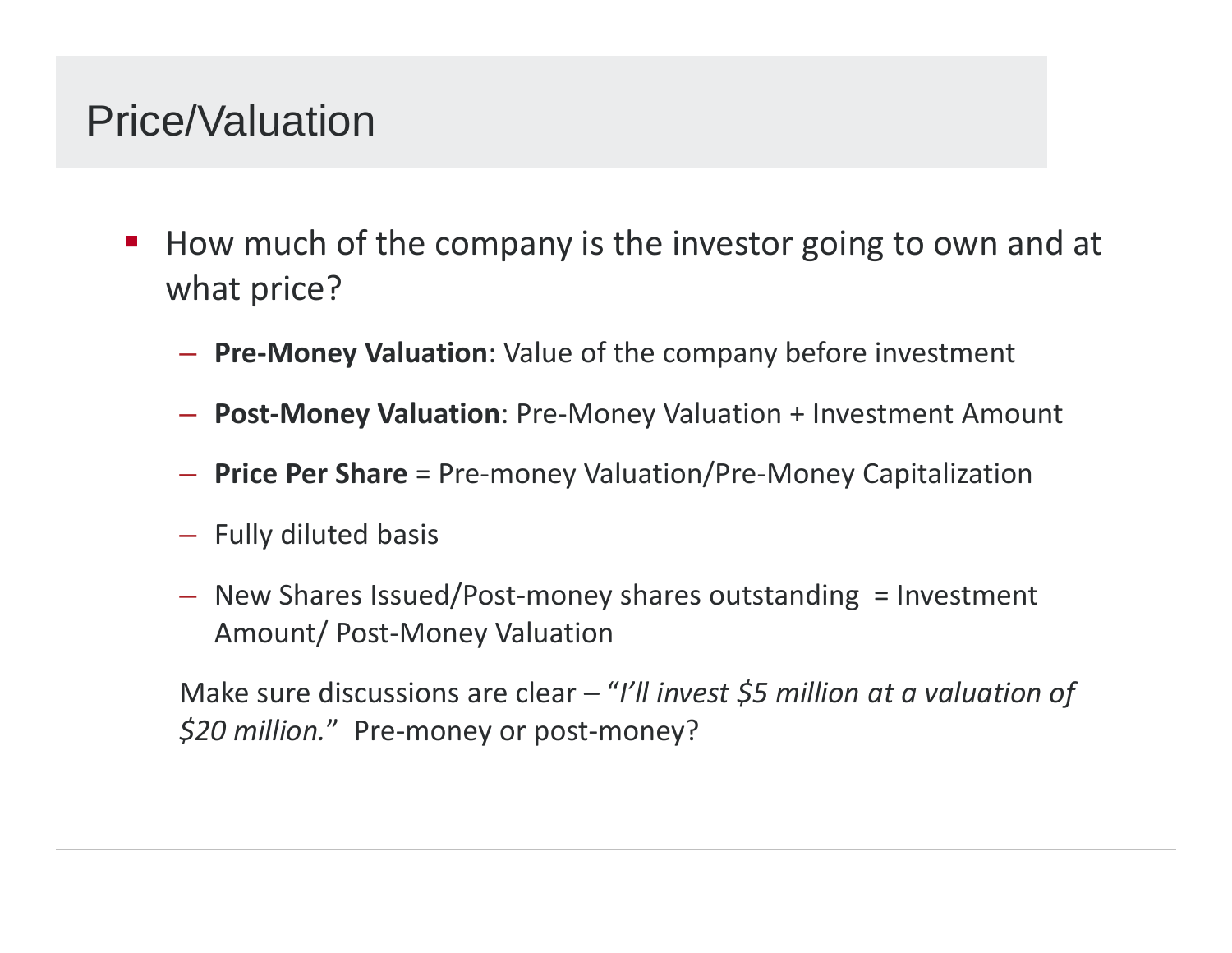### Price/Valuation (continued)

### Excerpt from term sheet

| <b>Price Per Share:</b>     | ] per share (based on the capitalization<br>of the Company set forth below) (the "Original<br>Purchase Price").                                                                                                                                       |
|-----------------------------|-------------------------------------------------------------------------------------------------------------------------------------------------------------------------------------------------------------------------------------------------------|
| <b>Pre-Money Valuation:</b> | The Original Purchase Price is based upon a fully-<br>diluted pre-money valuation of \$[<br>l and a<br>fully-diluted post-money valuation of \$[<br>(including an employee pool representing [ ]% of<br>the fully-diluted post-money capitalization). |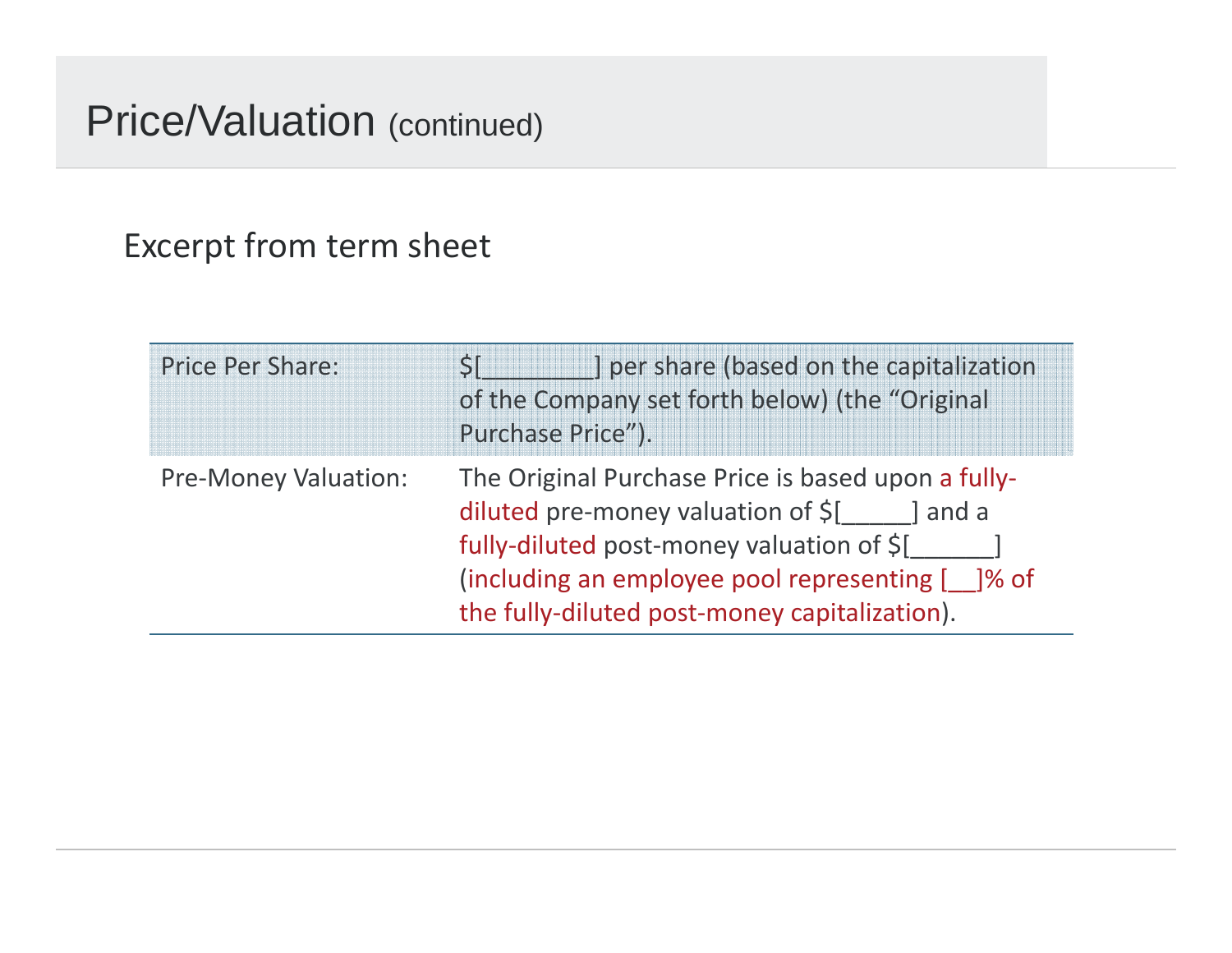# Option Pool

- $\mathcal{L}_{\mathcal{A}}$  Option pool is the number of shares of common stock the company reserves to compensate employees, consultant, advisors. Essentially setting aside <sup>a</sup> percentage of the company.
- $\mathcal{L}_{\mathcal{A}}$ Larger option pool lowers the effective pre-money valuation of the company for the founders because <sup>a</sup> larger portion of the company's pre‐money value is attributed to the option pool
- $\mathcal{L}_{\mathcal{A}}$ Competing interests of founders and investors.
- $\mathcal{L}_{\mathcal{A}}$  Scenario
	- Offer 1: Pre‐money valuation of \$10MM, \$5MM new money with <sup>a</sup> 10% post‐money option pool
	- Offer 2: Pre‐money valuation of \$12MM, \$5MM new money with <sup>a</sup> 20% post‐money option pool

*(See Pro Forma Effects in Excel)*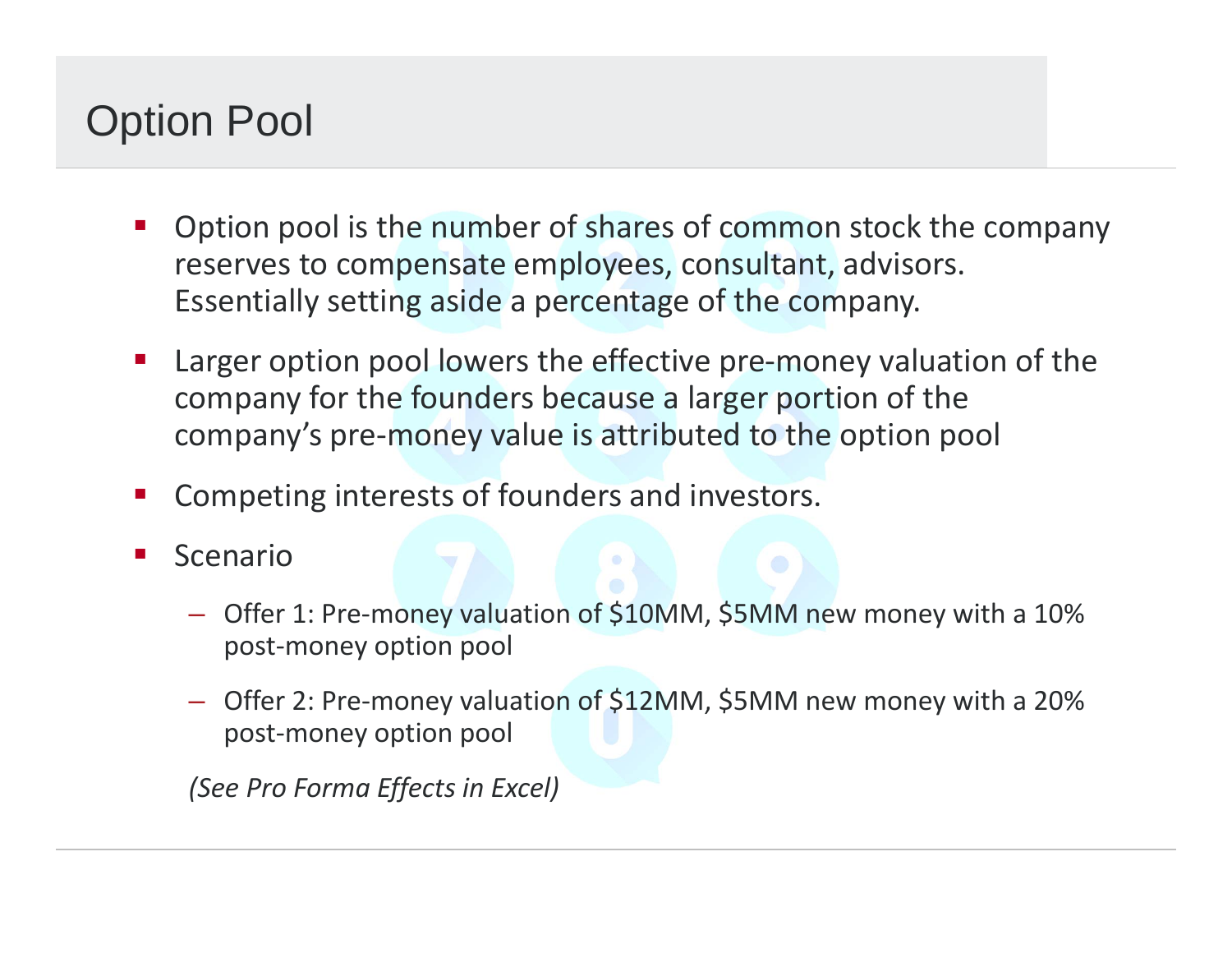## Liquidation Preference



How are proceeds shared in <sup>a</sup> **liquidity event** for the company

Preferred get the greater of their liquidation preference or what they would get if they converted to common stock.

**Preference**: A multiple of the original investment per share is returned to the investor before common stock receives any proceeds (1x, 2x, 3x….)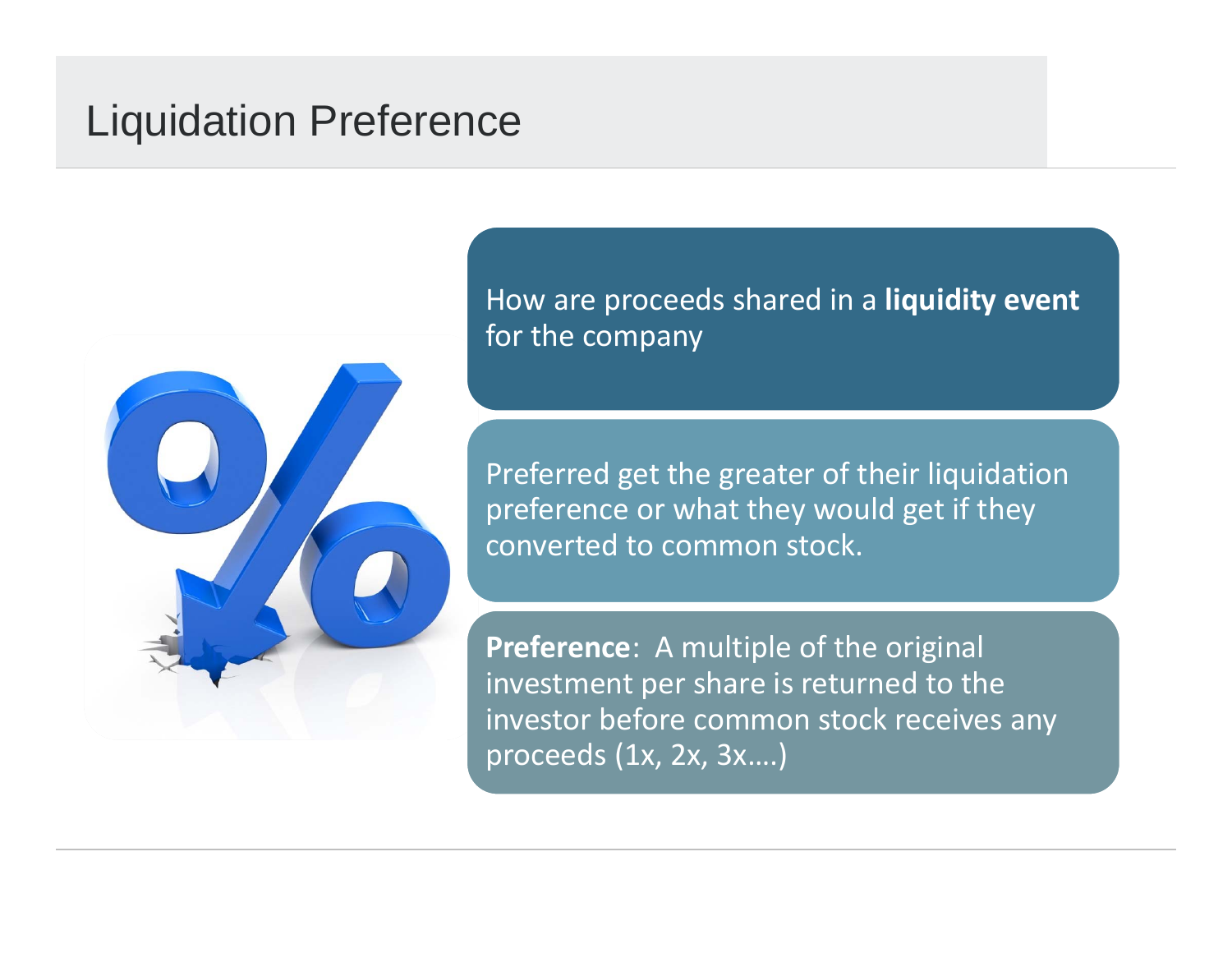# Liquidation Preference – Participation Rights

#### **No Participation**

"*First pay [one] times the Original Purchase Price on each share of Series A Preferred (or, if greater, the amount that the Series A Preferred would receive on an as‐converted basis). The balance of any proceeds shall be distributed pro rata to holders of Common Stock*."

 $\mathcal{L}_{\mathcal{A}}$ Full participation

"*First pay [one] times the Original Purchase Price on each share of Series A Preferred. Thereafter, the Series A Preferred participates with the Common Stock pro rata on an as‐ converted basis*."

Capped participation

"*First pay [one] times the Original Purchase Price on each share of Series A Preferred. Thereafter, Series A Preferred participates with Common Stock pro rata on an as‐converted basis until the holders of Series A Preferred receive an aggregate of [two] times the Original Purchase Price (including the amount paid pursuant to the preceding sentence)*."

I. **• More complex with additional rounds** 

*(See Pro Forma Effects in Excel)*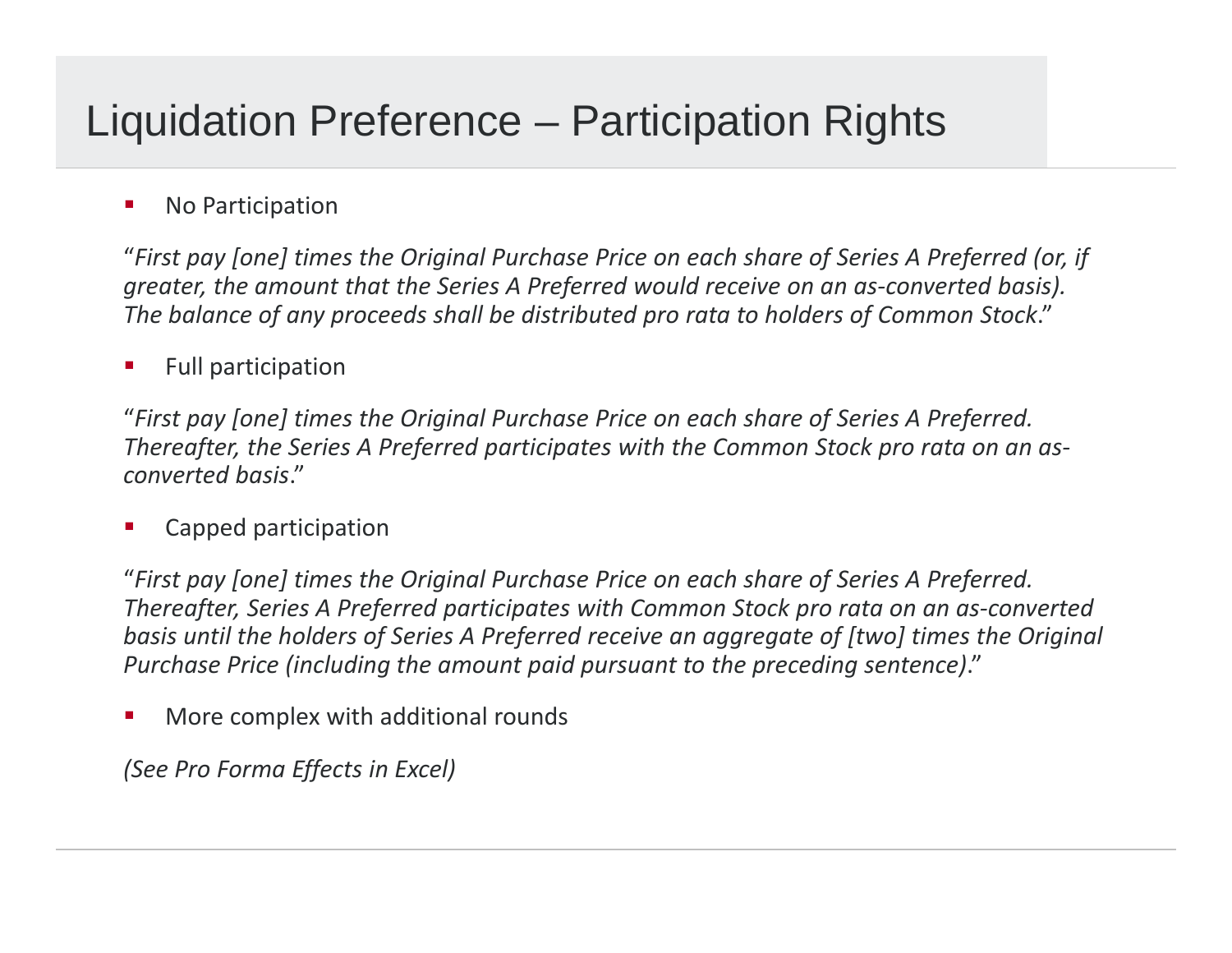# **Dividends**

- $\mathcal{L}_{\mathcal{A}}$ **Distribution of profits to shareholders. Can be in cash or in stock.**
- $\blacksquare$ ■ How do investors think about dividends?
- P. ■ Cumulative vs. non-cumulative
	- "The Series A Preferred will carry an annual [\_\_]% cumulative dividend [payable upon <sup>a</sup> liquidation or redemption]. For any other dividends or distributions, participation with Common Stock on an as-converted basis"
	- "Non‐cumulative dividends will be paid on the Series A Preferred in an amount equal to \$[\_\_\_\_\_] per share of Series <sup>A</sup> Preferred when and if declared by the Board and prior and in preference to any declaration or payment of any other dividends."
	- "Dividends will be paid on the Series A Preferred on an as‐converted basis when, as, and if paid on the Common Stock"
- $\mathcal{L}_{\mathcal{A}}$ ■ Less of an issue in early-stage financings. Company's profits should be used to grow the company.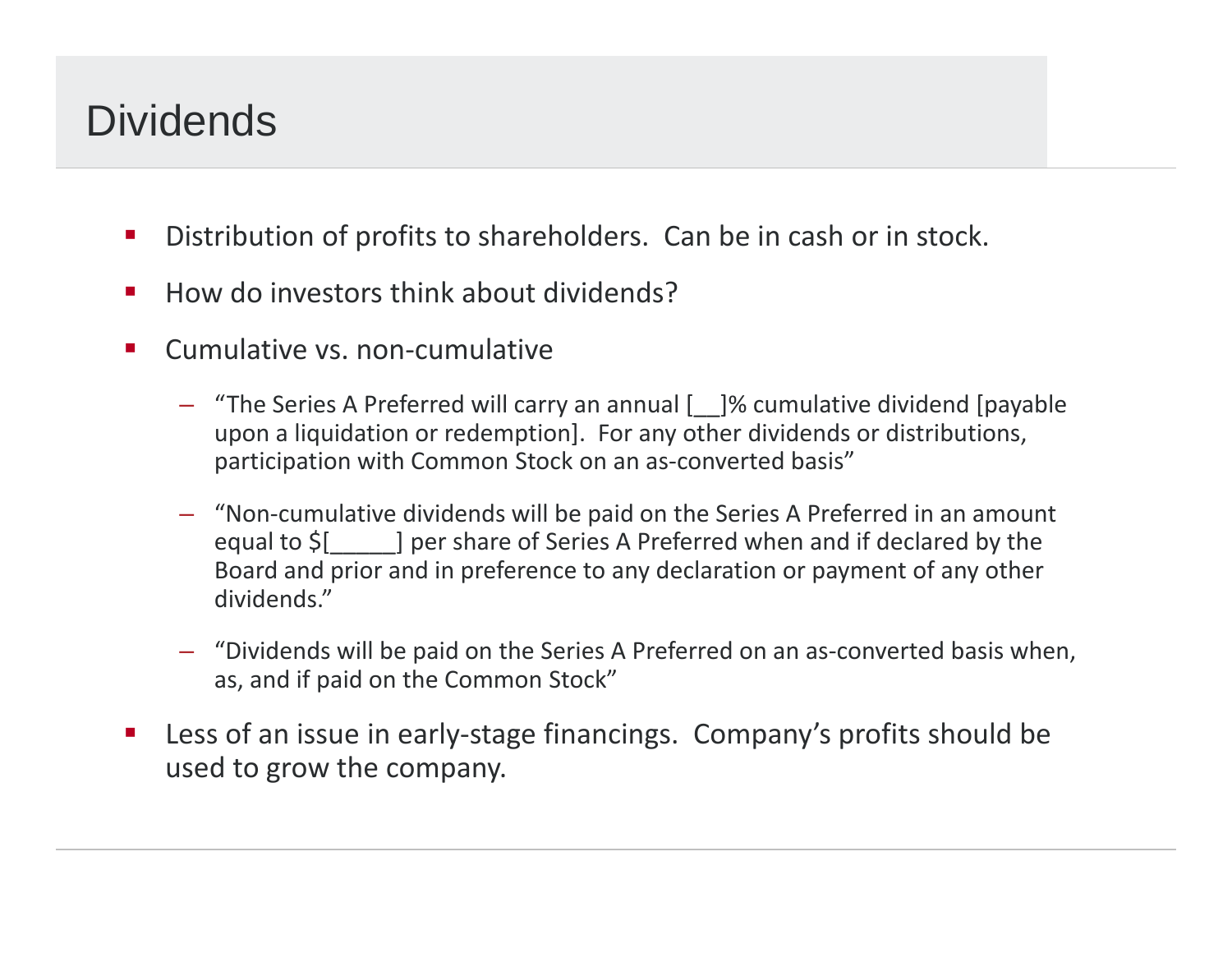## Anti-dilution Protection

- Ξ **Protects investors in the event of a down round**
- T. **Most common mechanism is adjusting the conversion ratio of** preferred shares to ordinary shares  $\rightarrow$  Series A investors get more than one common share for ea<mark>ch</mark> preferred share they hold
	- Economic value
		- Voting
- $\mathcal{L}_{\mathcal{A}}$ Full-ratchet (most investor friendly)
- an<br>Ma Weighted average
	- Broad based weighted average (most founder friendly)
	- Narrow based weighted average (middle ground)
- an<br>Ma Carve‐outs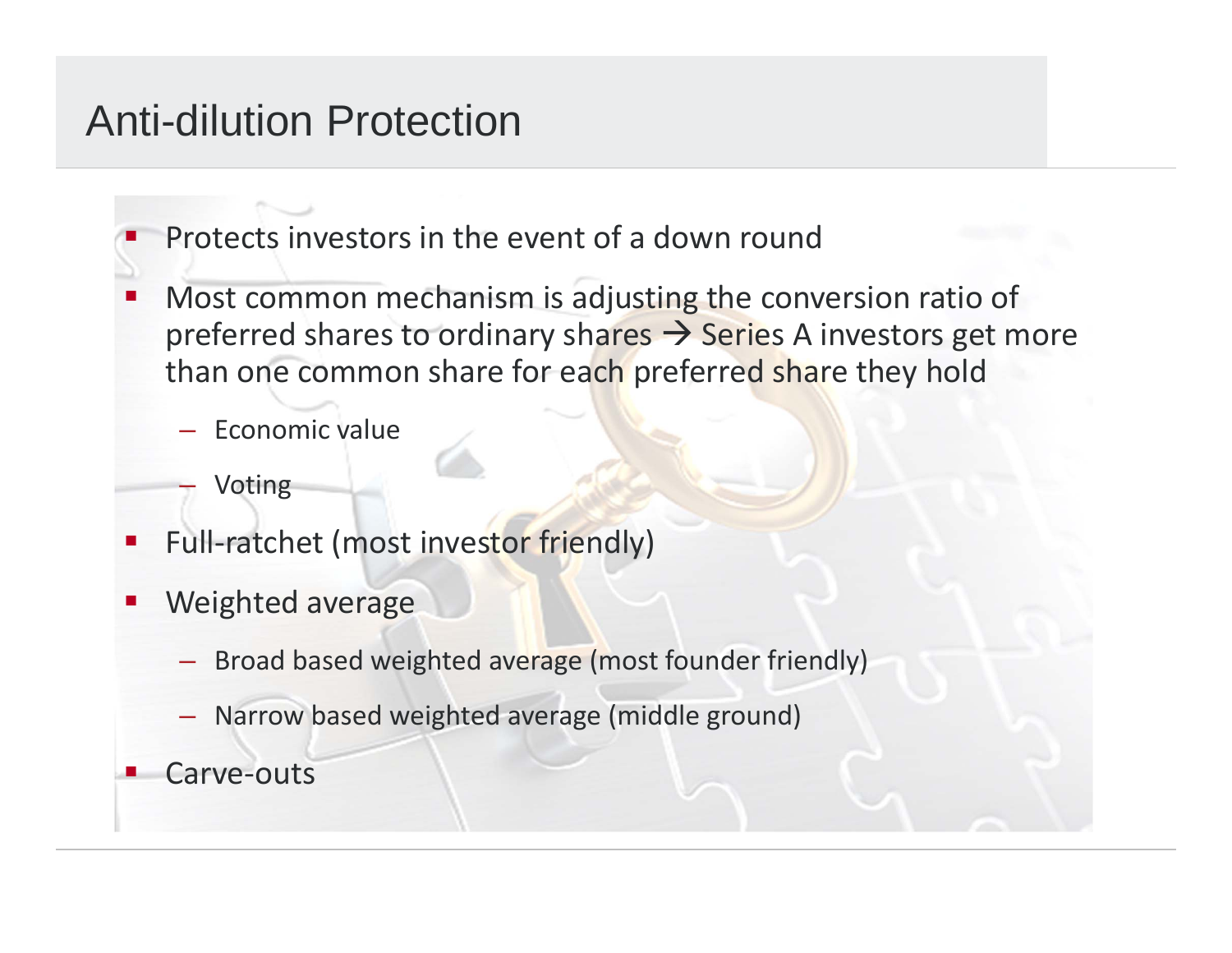# Other Economic Terms

- Pro-Rata Participation Rights in Future Rounds
- **Pay to Play**
- **Redemption Rights**
- $\mathcal{L}_{\mathcal{A}}$ Warrants